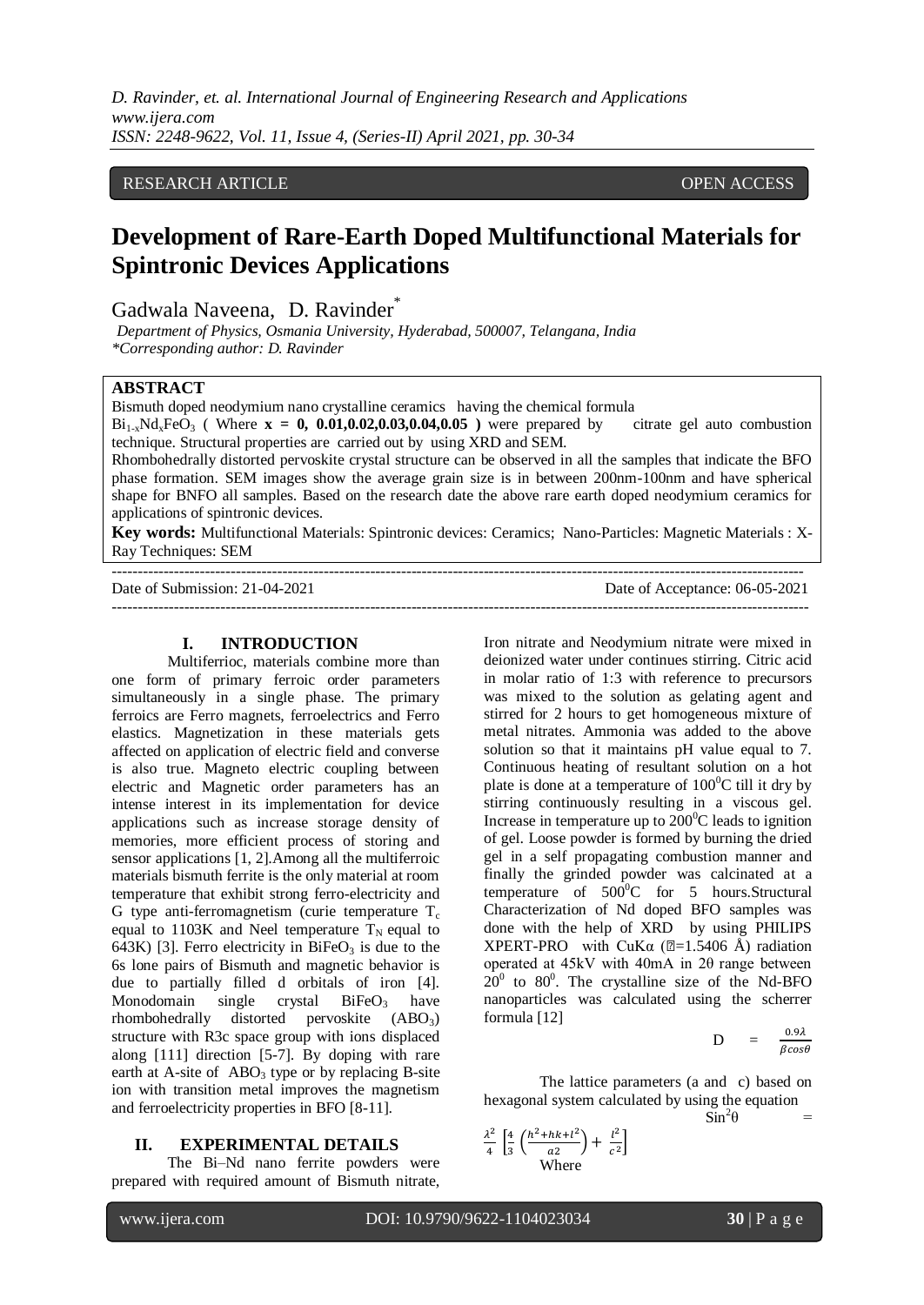$\theta$  = Bragg's angle, a & c = lattice parameters, hkl = miller indices given

 $\lambda$  = wavelength of the incident radiation.

Micro structure and surface morphology have been studied by SEM [ Model: EVO Cari Zeiss, Germany) instrument was used.

#### **III. RESULTS AND DISCUSSION**

The refined patterns of XRD for  $Bi_{1-x}Nd_xFeO_3$ compounds are given in **fig 1**.

XRD pattern of prepared BNFO nano particles with x=0, 0.01, 0.02, 0.03, 0.04, 0.05 sintered at  $500^{\circ}$ C for 5 hours was observed. Rhombohedrally distorted pervoskite crystal structure can be observed in all the prepared samples that indicate BFO phase formation. Observations indicate a shift of main diffraction peaks towards angle of higher side with rise in neodymium concentration which may be because of substituting  $Nd^{3+}$  ions with smaller radius as compared to  $Bi^{3+}$  ions. The above pattern indicate two diffraction peaks at about  $2\theta = 32^0$  in the host BFO gradually merging into sharp single peak with increase in Nd concentration which confirms transformation of phase from rhombohedral structure to orthorhombic structure, which is almost equal to  $Nd^{3+}$  ions substitution in pervoskite structure that results in crystal lattice distortion [16]. The computed values of lattice parameter $(a, c)$ and crystal size are given in Table.!. It can be seen from the table that the values of lattice parameters and crystal are decreases with the neodymium content. The small values of crystal size (12.81nm-14.98 nm ) of neodymium doped bismuth multifunctional materials are useful for spintronic devices.

**Fig 2(a-f)** shows the images of SEM for Bi-Nd nano-ceramics with x=0.00, 0.01, 0.02, 0.03, 0.04 and 0.05 respectively. These images indicate that grains have morphology of spherical shape for all samples. The size of grain is 200nm on average for  $BiFeO<sub>3</sub>$  and neodymium introduction reduces the average grain size of  $Bi_{1-x}Nd_xFeO_3$  to 200nm – 100nm. The effect on grain size is due to the concentration of Nd. Due to volatile nature of Bi more number of oxygen vacancies are present in pure BiFeO<sub>3</sub>. By doping  $Nd^{3+}$  in Bi, oxygen vacancies are suppressed which lead to the decrease in oxygen ion migration between grains causing a decrease in grain size.

### **IV. CONCLUSIONS:**

Homogeneous and reactive nanostructured  $Bi_{1-x}Nd_xFeO_3$  multifunctional ferrites were prepared by citrate-gel auto combustion method. XRD pattern shows rhombohedrally distorted pervoskite crystal structure indicates BFO phase formation.

The small values of crystal size (12.81nm-14.98 nm ) of neodymium doped bismuth multifunctional materials are useful for spintronic devices. ( SEM images show the average grain size is in between 200nm-100nm and have spherical shape for BNFO all samples.

#### **ACKNOWLEDGMENT:**

The authors are grateful Prof. Syed Rahman, Head, Department of Physics, Osmania University for his support. The authors also grateful to Department of Science and Technology, Science and Engineering Research Board ,DST,SERB ( Grant No: EMR/2016/006907) for financial support.

#### **REFERENCES**

- [1]. T. Durga Rao, T. Karthik, Saket Asthan, Investigation of structural, magnetic and optica**properties of rare earth substituted bismuth ferrite, [Journal of Rare Earths](https://www.sciencedirect.com/science/journal/10020721) [31\(4\)](file:///C:/Users/hp/Downloads/31(4) (2013) 370-375, https://doi.org/10.1016/S1002- 0721(12)60288-9**
- [2]. Nicola A. Spaldin, Manfred Fiebig, The Renaissance of Magnetoelectric Multiferroics, Materials Science 309(5733) 391-392, DOI: 10.1126/science.1113357
- [3]. [M.H.Basiri](https://www.sciencedirect.com/science/article/abs/pii/S0304885313007518#!) [H.Shokrollahi](https://www.sciencedirect.com/science/article/abs/pii/S0304885313007518#!) [Gh.Isapour,](https://www.sciencedirect.com/science/article/abs/pii/S0304885313007518#!) Effects of La content on the magnetic, electric and structural properties of  $BiFeO<sub>3</sub>$ , J. Magn. Magn. Mater. [354](file:///C:/Users/hp/Downloads/354) (2014) 184-189, <https://doi.org/10.1016/j.jmmm.2013.10.020>
- [4]. L.E. Fuentes-Cobas, D. Chateigner, in [Handbook of Magnetic Materials,](https://www.sciencedirect.com/science/handbooks/15672719) 24 (2015) 1-436
- [5]. [F. Kubel](https://onlinelibrary.wiley.com/action/doSearch?ContribAuthorStored=Kubel%2C+F) , [H. Schmid,](https://onlinelibrary.wiley.com/action/doSearch?ContribAuthorStored=Schmid%2C+H) Structure of a ferroelectric and ferroelastic monodomain crystal of the perovskite BiFeO<sub>3</sub>, Acta Crystallographic. Section B46 (1990) 698- 702

<https://doi.org/10.1107/S0108768190006887>

[6]. Jangid, S.K. Barbar, Indu Bala, M.Roy, Structural thermal electrical and magnetic properties of pure and 50% La doped BiFeO<sub>3</sub> ceramics, Physica B: Condensed<br>Matter  $407(18)$   $(2012)$   $3694-3699$ , [Matter](https://www.sciencedirect.com/science/journal/09214526) [407\(18\)](file:///C:/Users/hp/Downloads/407(18) (2012) 3694-3699, <https://doi.org/10.1016/j.physb.2012.05.013>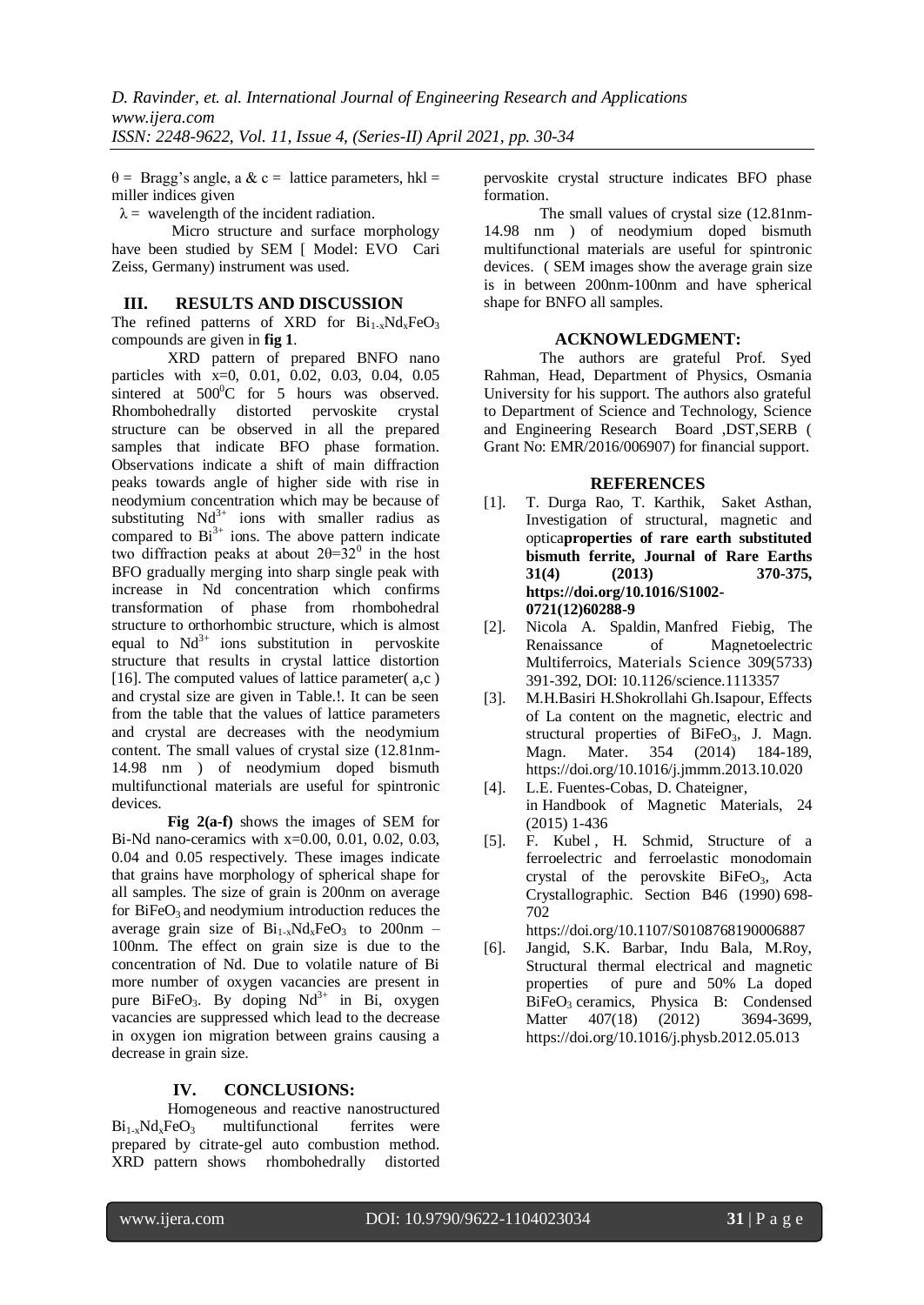[7]. S.K.Pradhan, J.Das, P.P.Rout, S.K.Das, B.K.Mishra, D.R.Sahu, A.K.Pradhan, V.V.Srinivasu, B.B.Nayak, S.varma, B.K.Rahul, Defect driven multiferroicity in Gd doped  $BiFeO<sub>3</sub>$  at room temperature, J. Magn. Magn. Mater. [322](https://www.sciencedirect.com/science/journal/03048853/322/22)**(**22**) (**2010**)** 3614- 3622

**[https://doi.org/10.1016/j.jmmm.2010.07.00](https://doi.org/10.1016/j.jmmm.2010.07.001) [1](https://doi.org/10.1016/j.jmmm.2010.07.001)**

- [8]. Pittala Suresh, S.Srinath, Study of structure and magnetic properties of rare earth doped BiFeO<sub>3</sub>, [Physica B: Condensed Matter](https://www.sciencedirect.com/science/journal/09214526) [448](https://www.sciencedirect.com/science/journal/09214526/448/supp/C) (2014) 281-284 (2014) 281-284 <https://doi.org/10.1016/j.physb.2014.03.040>
- [9]. Masaki Azuma, Hironori Kanda, Alexei A, Yuichi Shimakawa, Mikio Takano, Magnetic and structural properties of BiFe<sub>1-*x*</sub>Mn<sub>*x*</sub>O<sub>3</sub>, J. Magn. Magn. Mater. [310\(2\)](file:///C:/Users/hp/Downloads/310(2)) (2007) 1177- 1179

<https://doi.org/10.1016/j.jmmm.2006.10.287>

[10]. **Yu-jie Zhang, Hong-guo Zhang, Jin-hua Yin, Hong-wei Zhang, Jing-lan Chen, Wen-qua wang, Guang-heng Wu, Structural and magnetic properties in Bi1−***xRx***FeO<sup>3</sup> (***x***=0–1,** *R***=La, Nd,** Sm, Eu and Tb) polycrystalline ceramics, J. Magn. Magn. Mater. [322\(15\)](file:///C:/Users/hp/Downloads/322(15) (2010) 2251-2255,

<https://doi.org/10.1016/j.jmmm.2010.02.020>

[11]. Deepam Maurya, Harikishan Thota, Ashish Garg, Brajesh Pandey, Prem Chand and H C Verma, Magnetic studies of multiferroic Bi<sub>1</sub><sub>−</sub>*x*Sm*x*FeO<sub>3</sub> ceramics synthesized by mechanical activation assisted processes, J. Phys.: Condens. Matter 21 (2009) 026007, [http://dx.doi.org/10.1088/0953-](http://dx.doi.org/10.1088/0953-8984/21/2/026007) [8984/21/2/026007](http://dx.doi.org/10.1088/0953-8984/21/2/026007)

- [12]. A. L. Patterson, The Scherrer Formula for X-Ray Particle Size Determination, Phys. Rev. 56 (1939) 978-982. <https://doi.org/10.1103/PhysRev.56.978>
- [13]. Bojan Stojadinovića, Zorana Dohčević-Mitrovića, Dimitrije Stepanenkoa, Milena Rosićb, Ivan Petronijevićc, Nikola Tasićd, Nikola Ilićd , Branko Matovićb, Biljana Stojanovićd, Dielectric and ferroelectric properties of Ho-doped  $BiFeO<sub>3</sub>$  nanopowders across the structural phase transition, Ceramics International 43 (2017) 16531– 16538, [http://dx.doi.org/10.1016/j.ceramint.2017.09.](http://dx.doi.org/10.1016/j.ceramint.2017.09.038)

[038](http://dx.doi.org/10.1016/j.ceramint.2017.09.038)

- [14]. Iqbal, M. J., Ashiq. M. N. Gomez. P. H., Synthesis, physical, magnetic and electrical properties of Al-Ga substituted coprecipitated nanocrystalline strontium hexaferrite. J. Magn. Magn. Mater. 320 (2008) 881-886. DOI: [10.1016/j.jmmm.2007.09.005](https://www.researchgate.net/deref/http%3A%2F%2Fdx.doi.org%2F10.1016%2Fj.jmmm.2007.09.005?_sg%5B0%5D=bMkLBv2hOHfKmv2DBd5qzhnOw0R_8h1tQWHSPYrDNSo22p9LI8twWbDh6ncvDjawYdxUTZS4Arwdic2I0R1BwdHHhg.P2iI3C_fiXNLzujy69jUzlnli89m5KSd-Qj4ldYfDKLoiCBiuzUBEN5BJUB7tm71HTQuHjn1rGcp_CJYXBgXRQ)
- [15]. C.B.Kolekar, P.N.Kumble and S.G.Kulkarni, Effect of  $Gd^{3+}$  substitution on dielectric behavior of copper-cadmium ferrites, Journal of Materials Science, 30 (22) (1995)5784- 5788.

https://doi.org/10.1007/BF00356721

[16]. S. Mukherjee, Synthesis and Characterization of Bismuth Ferrite-Nickel Ferrite Nanocomposites, [Interceram -](https://link.springer.com/journal/42411) International [Ceramic](https://link.springer.com/journal/42411) Review 68 (2019) 42-51 <https://doi.org/10.1007/s42411-019-0021-z>



**Fig 1 : XRD patterns for Bi**  $_{1-X}$  **Nd**<sub>X</sub> **FeO**  $_3$  (**x** = 0, 0.01,0.02,0.03,0.04,0.05)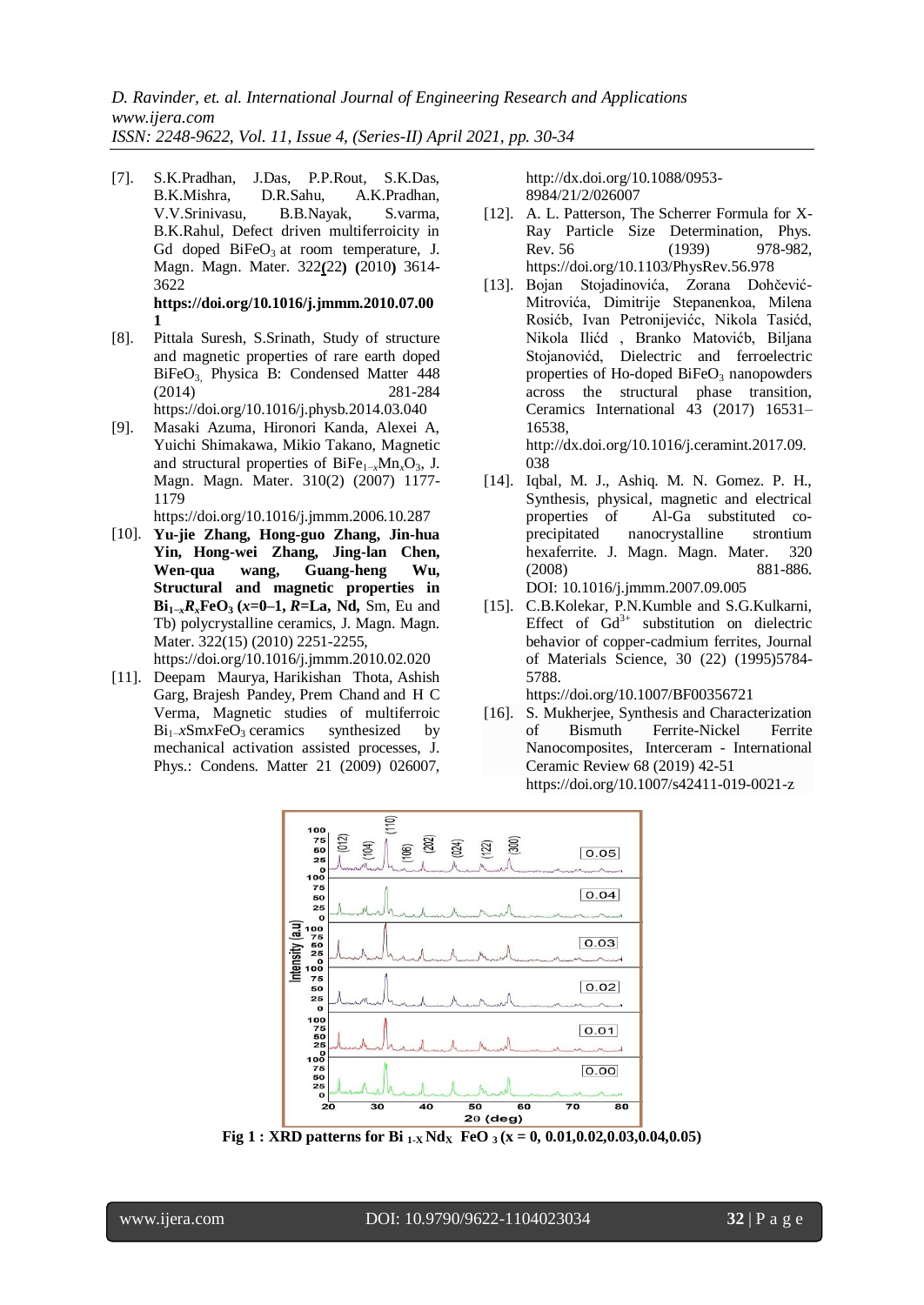*D. Ravinder, et. al. International Journal of Engineering Research and Applications www.ijera.com*

| Composition (X value) | a(nm) | c(nm) | Crystalline size<br>(nm) |
|-----------------------|-------|-------|--------------------------|
| 0.00                  | 0.565 | 1.385 | 14.98                    |
| 0.01                  | 0.564 | 1.384 | 14.84                    |
| 0.02                  | 0.563 | 1.379 | 13.77                    |
| 0.03                  | 0.561 | 1.361 | 13.56                    |
| 0.04                  | 0.560 | 1.378 | 13.08                    |
| 0.05                  | 0.559 | 1.380 | 12.81                    |

*ISSN: 2248-9622, Vol. 11, Issue 4, (Series-II) April 2021, pp. 30-34*

**Table 1 : Structural parameters for Bi**  $_{1-x}$  **Nd**<sub>X</sub> **FeO**  $_3$  (x = 0, 0.01,0.02,0.03,0.04,0.05)